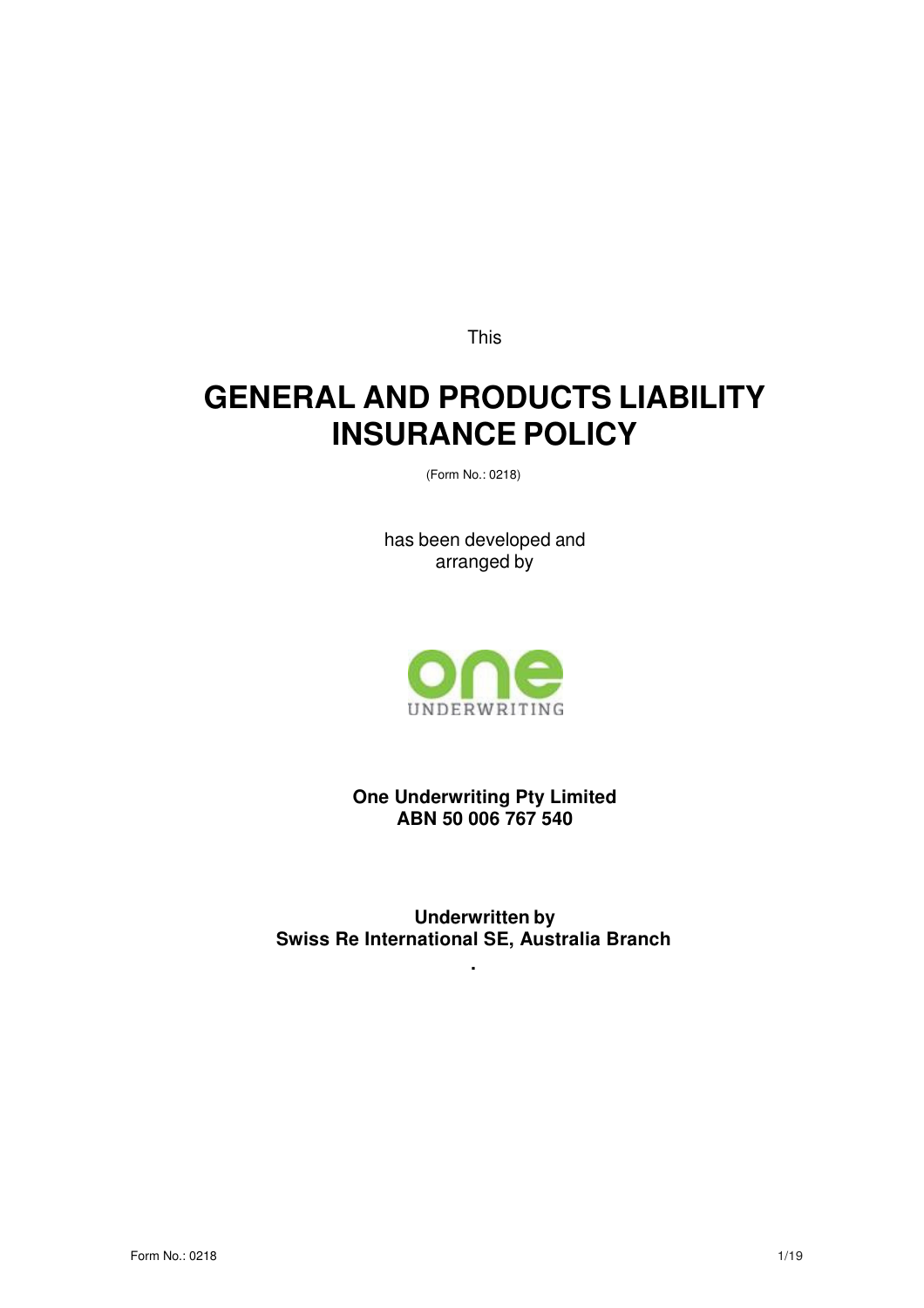## **ATTACH SCHEDULE HERE**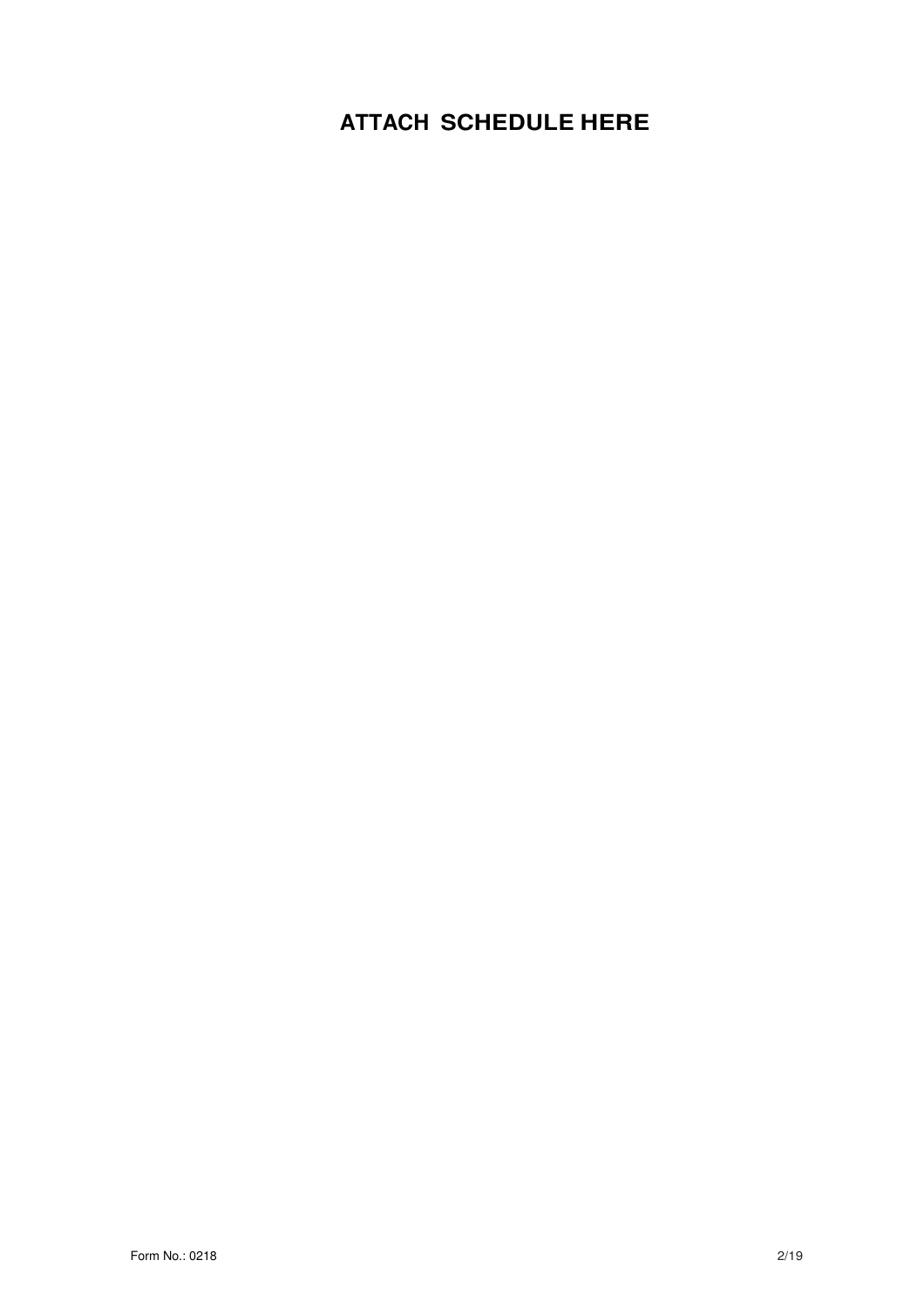## Index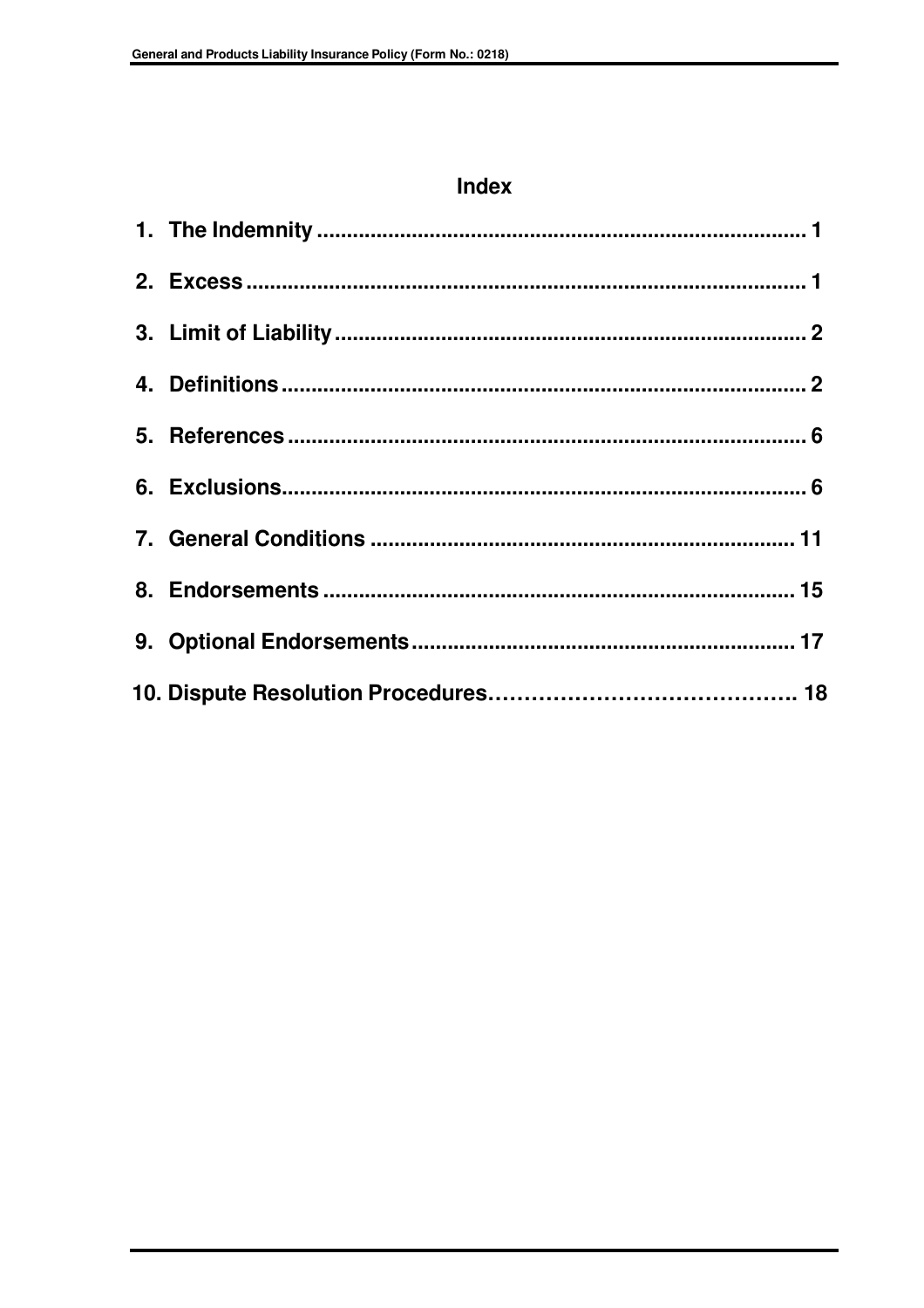## **General and Products Liability Insurance**

## **1. The Indemnity**

**Coverage**: In consideration of the **Insured** having paid or agreed to pay the **Premium** and subject to the terms, **Definitions**, **Exclusions**, **Conditions**, provisions and **Limits of Liability** set out in this **Policy**, the **Insurer** will indemnify the **Insured** against the legal liability of the **Insured** to pay:

- 1.1 **Compensation** in respect of:
	- 1.1.1 **Injury** to any person;
	- 1.1.2 **Property Damage**;

#### 1.1.3 **Advertising Injury**;

occurring within the **Geographical Limits** during the **Period of Insurance** as a result of an **Occurrence** happening in connection with the **Insured's Business** or **Products**.

- 1.2 **Defence Costs and Supplementary Payments**: With respect to the indemnity provided by this **Policy**, the **Insurer** will pay the following costs and expenses in addition to the **Limit of Liability**:-
	- 1.2.1 all legal costs and other expenses incurred with the written consent of the **Insurer**;
	- 1.2.2 all costs and expenses incurred by the **Insured** for legal representation at any coroner's inquest, fatal accident inquiry or court of summary jurisdiction or an indictment in a higher court, arising out of any alleged breach of a statutory duty resulting in **Injury** or **Property Damage** which may be the subject of indemnity under this **Policy**;
	- 1.2.3 all expenses incurred by the **Insured** for first aid rendered for **Injury** to others at the time of an **Occurrence**, except any medical expenses which the **Insurer** is prohibited by law from paying;
	- 1.2.4 all expenses incurred by the **Insured** for temporary repairs, shoring up or protection of property of others that has been damaged as a result of an **Occurrence** which may be the subject of indemnity under this **Policy**.
	- 1.2.5 all post-judgment interest that accrues on the **Insurer's** portion of any judgment after entry of judgment until the **Insurer** has paid, tendered or deposited in court such part of the judgment as does not exceed the **Limit of Liability**;
	- 1.2.6 all premiums on appeal bonds and security for costs required in any suit and pay premiums on bonds to release attachments in any suit for an amount not in excess of the applicable **Limit of Liability** of this **Policy**, but the **Insurer** shall have no obligation to apply for or furnish any such bonds or security for costs.

Even if the allegations of a suit are groundless, false or fraudulent, the **Insurer** will defend any suit against the **Insured** for compensation or damages to which indemnity under this **Policy** applies (or would apply if the claim was sustained) and the **Insurer** may make such investigations and settlement of any claim as the **Insurer** deems expedient.

If a payment exceeding the **Limit of Liability** has to be made to dispose of a claim, the **Insurer's**  liability to pay Defence Costs and Supplementary Payments under this Clause 1.2 will be limited to that proportion of Defence Costs and Supplementary Payments as the **Limit of Liability** bears to the amount paid to dispose of the claim.

## **2. Excess**

When specified in the **Schedule**, each claim (or series of claims arising out of continuous or repeated exposure to substantially the same general conditions) arising under Clauses 1.1 and/or 1.2 is subject to the **Excess** shown. Should more than one **Excess** apply under this **Policy** for any claim (or series of claims arising out of continuous or repeated exposure to substantially the same general conditions) such **Excesses**  shall not be aggregated and only the highest single level of **Excess** shall apply.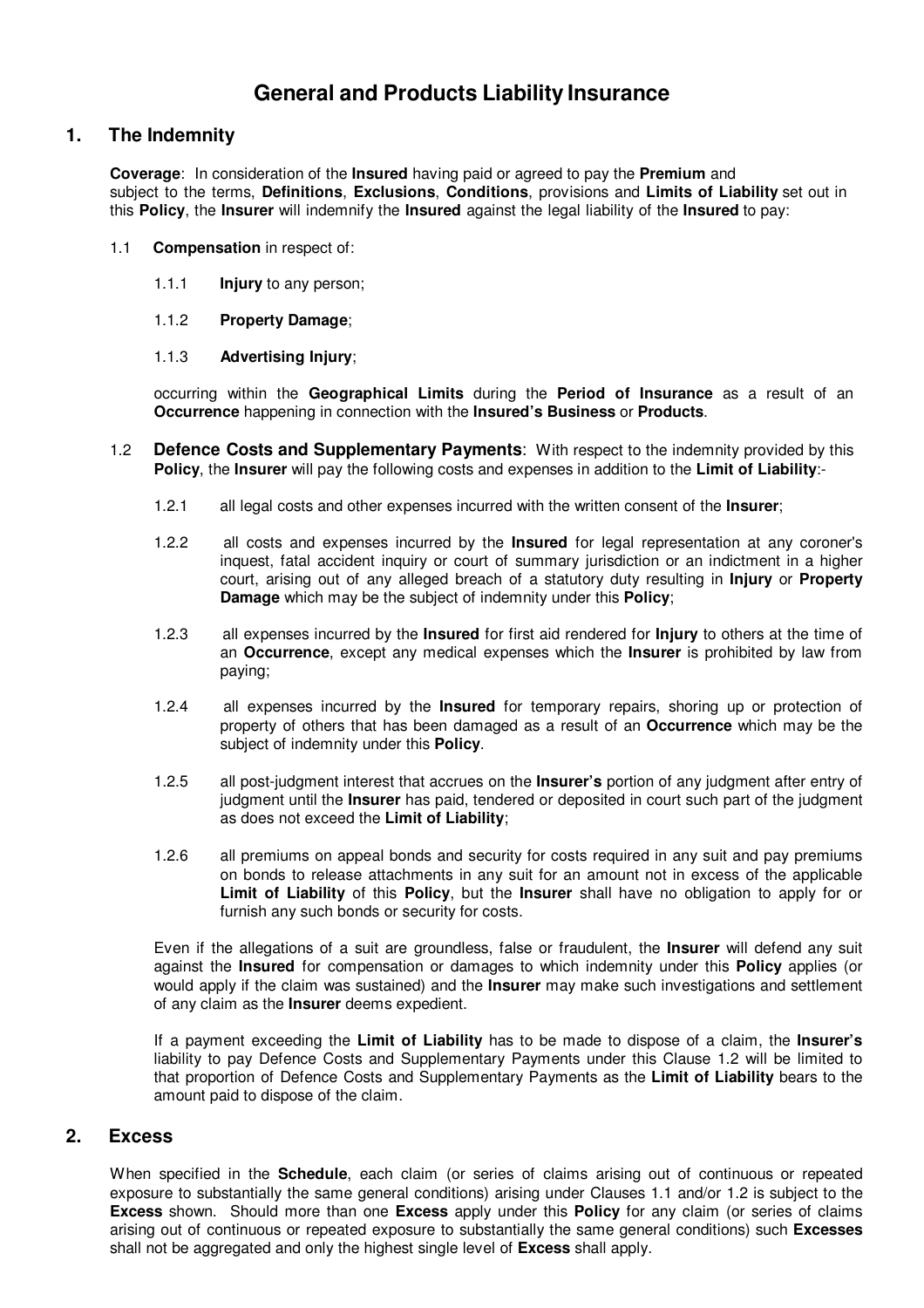## **3. Limit of Liability**

- 3.1 The limit of the **Insurer's** liability in respect of any one **Occurrence** shall not exceed the **Limit of Liability** stated in the **Schedule**. All **Injury** to any person, **Property Damage** or **Advertising Injury**  arising out of continuous or repeated exposure to substantially the same general conditions will be construed as arising out of one **Occurrence**. The **Limit of Liability** shall be payable in excess of any amount specified as an **Excess**.
- 3.2 The total aggregate liability of the **Insurer** during any one **Period of Insurance** for all claims arising out of the **Products** shall not exceed the **Limit of Liability** stated in the **Schedule**.
- 3.3 The total aggregate liability of the **Insurer** during any one **Period of Insurance** for all claims arising out of **Pollution** shall not exceed the **Limit of Liability** stated in the **Schedule**.

## **4. Definitions**

For the purpose of this **Policy**, the following definitions apply:

#### 4.1 **Insured** means:

- 4.1.1 The **Insured** named in the schedule;
- 4.1.2 any subsidiary company (including subsidiaries thereof) of the **Insured** and any other organisation under the control of the **Insured** and over which it is exercising active management;
- 4.1.3 any new organisation acquired during the **Period of Insurance** by the **Insured** described in 4.1.1 and 4.1.2 above, through consolidation, merger, purchase, or assumption of control and active management, provided that such acquisition or assumption is;
	- 4.1.3.1 reported to the **Insurer** within ninety (90) days after it is acquired;
	- 4.1.3.2 endorsed on this **Policy**;
	- 4.1.3.3 in a business similar to the **Business** stated in the **Schedule**;
- 4.1.4 any director, officer, **Employee**, partner or shareholder of the **Insured** or of a company designated in 4.1.2 and 4.1.3 above, but only whilst acting within the scope of their duties in such capacity;
- 4.1.5 any voluntary worker and any person whilst working for an insured party for the purpose of gaining work experience
- 4.1.6 if a party named in the **Schedule** as an insured party is an individual, the spouse and family of that individual but only in respect of the conduct of the **Business**;
- 4.1.7 any person or principal in respect of their liability arising out of the performance by the **Insured** designated in 4.1.1 and 4.1.2 and 4.1.3 above, of any contract or agreement, but only to the extent required by such contract or agreement and in any event only for such coverage and **Limits of Liability** as provided in this **Policy**;
- 4.1.8 any office bearer or member or voluntary helper of the **Insured's** social and/or sporting clubs, canteen, security, first aid, fire and ambulance services, educational, welfare or child care facilities formed with the consent of the **Insured** (other than an **Insured** designated in 4.1.7 above) in respect of claims arising from duties connected with activities of any such club or facility;
- 4.1.9 any director or executive officer of the **Insured** or of a company designated in 4.1.2 and 4.1.3 above in respect of private work undertaken by the **Insured's Employees** for such persons;
- 4.1.10 any **Employee** of the **Insured** whilst undertaking private work for any director or senior executive of the **Insured** or of any partner designated in paragraph 4.1.11 of this **Definition**;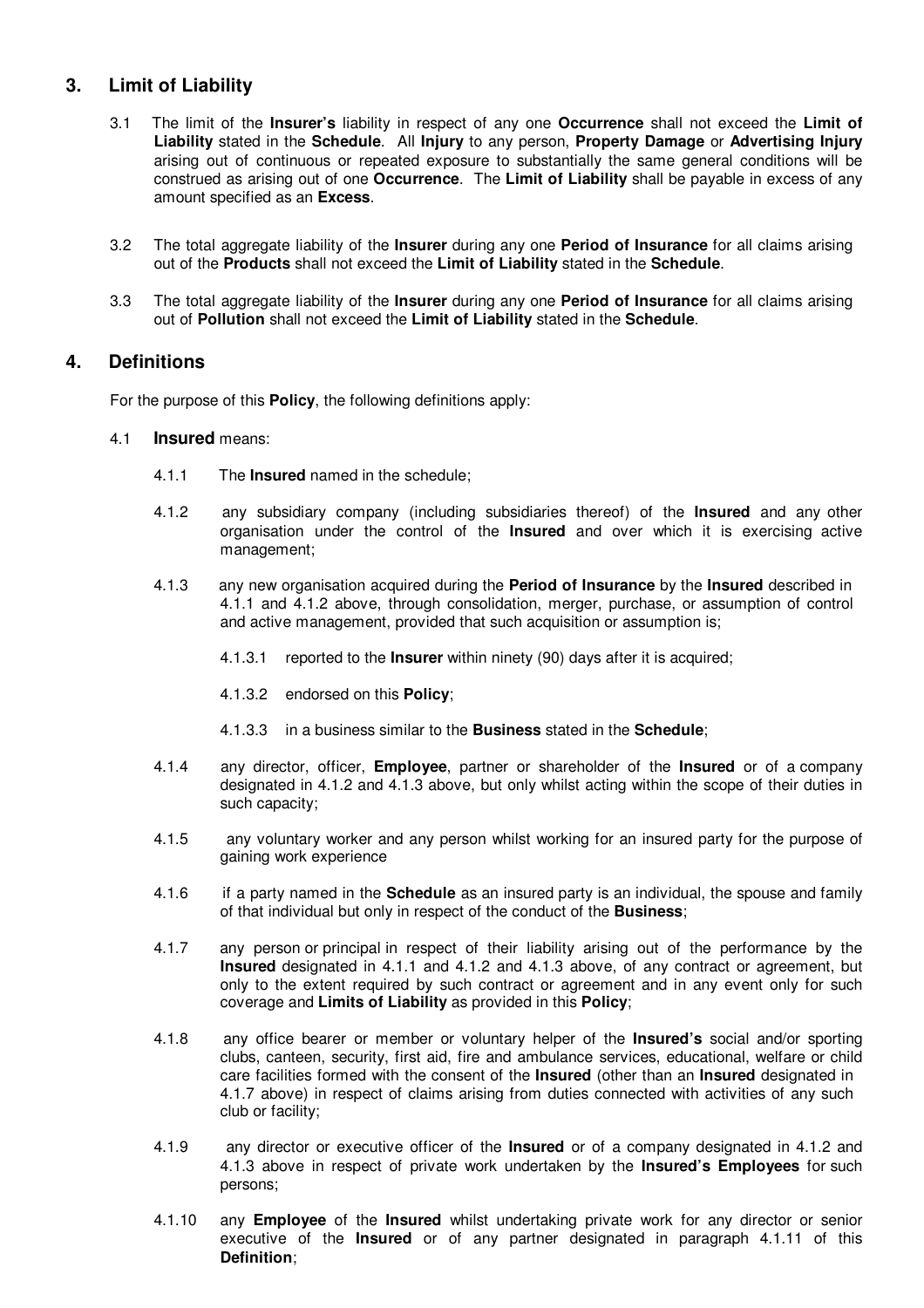- 4.1.11 if the **Insured** is declared in the **Schedule** as a partnership or joint venture, any partner or member thereof but only with respect to their liability as a partner or member of such partnership or joint venture;
- 4.1.12 the personal representatives of the **Insured** in respect of liability incurred by the **Insured** whilst acting on behalf of the **Insured**

#### **Provided that**:

- 4.1.13 such person(s) shall comply with and be subject to the terms, **Definitions**, **Exclusions**, **Conditions** and provisions of this **Policy** insofar as they can apply;
- 4.1.14 nothing contained in this **Definition** or in proviso 4.1.13 above shall operate to increase the **Insurer's Limit of Liability**.
- 4.2 The **Insurer** means Swiss Re International SE, Australia Branch.
- 4.3 **Act of Terrorism** means an act, including but not limited to the use of force or violence and/or the threat thereof, of any person or group(s) of persons, whether acting alone or on behalf of or in connection with any organisation(s) or government(s) which from its nature or context is done for, or in connection with, political, religious, ideological or similar purposes or reasons with the intention to influence any government and/or to put the public, or any section of the public, in fear.

#### 4.4 **Advertising Injury** means:

- 4.4.1 libel, slander or defamation;
- 4.4.2 infringement of copyright or of title or of slogan;
- 4.4.3 piracy or unfair competition or idea misappropriation under an implied contract;
- 4.4.4 invasion of privacy;

committed or alleged to have been committed during the **Period of Insurance** in any advertisement, publicity article, broadcast or telecast and arising out of the **Insured's** advertising activities or any advertising activities conducted on behalf of the **Insured**, in the course of advertising the **Products**, goods or services.

4.5 **Aircraft** means any vessel, craft or thing made or intended to transport persons and/or property through the air, atmosphere or space.

#### 4.6 The **Business** means:

- 4.6.1 the **Business** specified in the **Schedule**;
- 4.6.2 the provision and management of canteens, social, sports and welfare organisations, educational and child care facilities primarily for the benefit of the **Insured's Employees**;
- 4.6.3 first aid, medical, fire and ambulance services;
- 4.6.4 the maintenance of the **Insured's** premises or property for which such responsibility exists;
- 4.6.5 private work undertaken by the **Insured's Employees** for any director, partner or senior executive of the **Insured**;
- 4.6.6 any prior activities which have ceased or have been disposed of but for which the **Insured** may retain a legal liability;
- 4.6.7 participation in exhibitions;
- 4.6.8 hire or loan of plant to other parties;
- 4.6.9 conducted tours of the **Insured's** premises;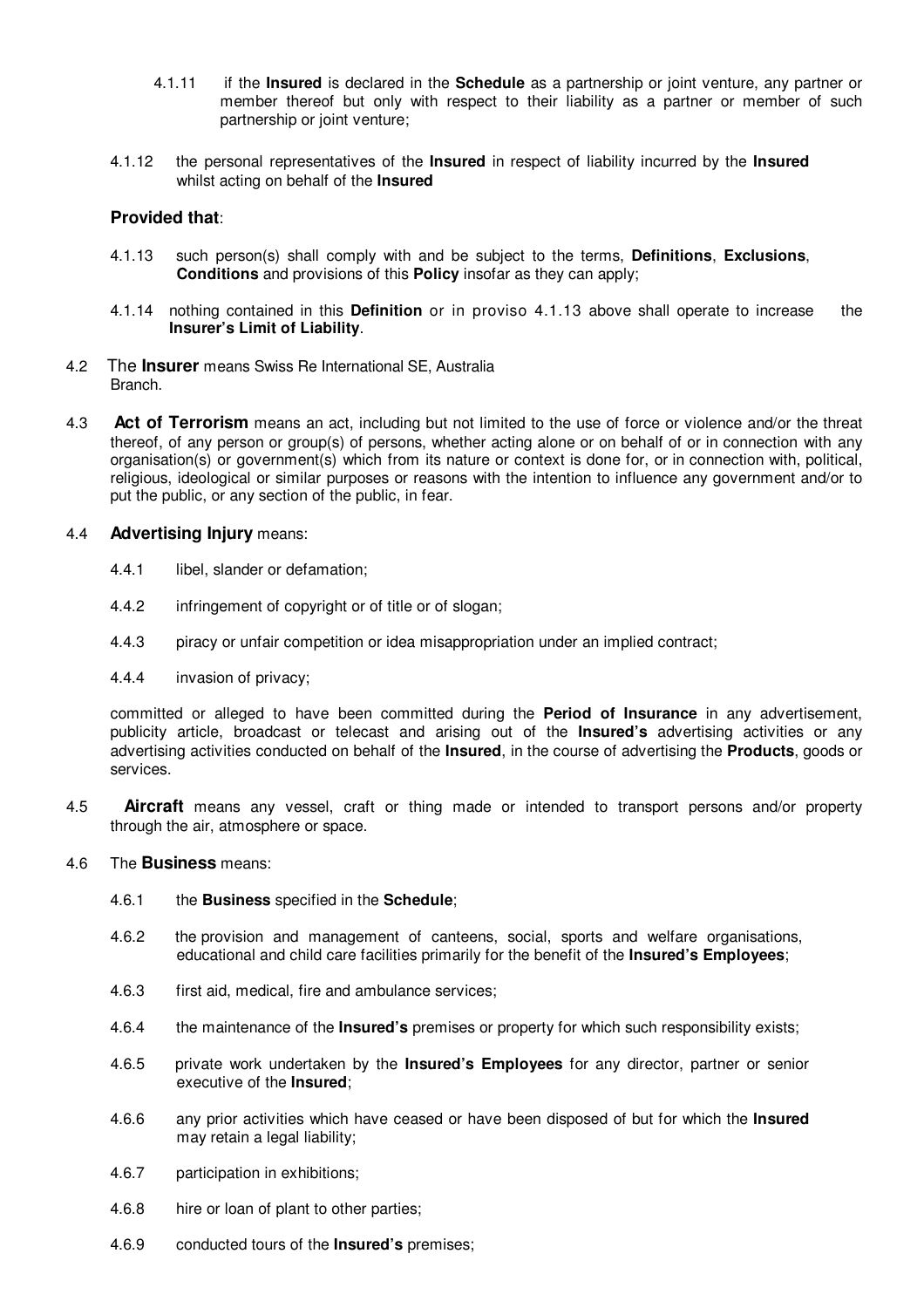- 4.6.10 any other occupation ancillary or incidental to the **Business** stated in the **Schedule**.
- 4.7 **Compensation** means any amount paid or payable at law (including but not limited to amounts owing or liability incurred in respect of or arising out of a claim for recovery or contributions made pursuant to any legislation) by the **Insured** in respect of any claim for:
	- 4.7.1 **Injury**;
	- 4.7.2 **Property Damage**;
	- 4.7.3 **Advertising Injury**.

Provided that **Compensation** is only payable in respect of an **Occurrence** to which this **Policy** applies.

- 4.8 **Electronic Data** means facts, concepts and information converted to a form useable for communications, display, distribution, interpretation or processing by electronic and electromechanical data processing or electronically controlled equipment and includes programmes, software and other coded instructions for such equipment.
- 4.9 **Employee** means any person under a contract of service or apprenticeship with the **Insured**.
- 4.10 **Employment Practices** means any wrongful or unfair dismissal, denial of natural justice, defamation, misleading representation or advertising, sexual harassment or discrimination in respect of employment by the **Insured**.
- 4.11 **Geographical Limits** means anywhere in the World except the United States of America and Canada.

#### **Provided that:**

- 4.11.1 The **Geographical Limits** shall include the United States of America and Canada but only in respect to;
	- 4.11.1.1 **Products** sent to the United States of America and/or Canada without the knowledge of the **Insured**;
	- 4.11.1.2 **Business** visits by directors, officers and **Employees** normally resident outside the United States of America and/or Canada, other than **Employees** who are engaged in manual labour during such visits;
- 4.11.2 the indemnity granted by this **Policy** in respect of any judgement, award or settlement made within the United States of America and/or Canada (or any Order made anywhere in the world to enforce such judgement, award or settlement either in whole or in part) is subject to the following additional terms and **Exclusions** in respect of such judgement, award or settlement;
	- 4.11.2.1 the **Limit of Liability** is inclusive of the other costs and expenses as described in Clause 1.2 of this **Policy**;
	- 4.11.2.2 liability for **Injury** to any person and/or **Property Damage** arising out of **Pollution** is hereby excluded. It is further agreed that the cost of preventing, removing, nullifying or cleaning up any seeping, contaminating or polluting substances shall also form part of this **Exclusion** and shall not be recoverable under this **Policy**;

#### 4.12 **Injury** means:

- 4.12.1 bodily injury, death, illness, disease, disability, shock, fright, mental anguish and mental injury including loss of consortium or services;
- 4.12.2 false or wrongful arrest, detention or imprisonment and malicious prosecution, wrongful entry upon, wrongful eviction from or other invasion of right to private occupancy of property and humiliation;
- 4.12.3 libel, slander or defamation, except where:
	- 4.12.3.1 the first publication or utterance happened prior to the commencement of this **Policy**; or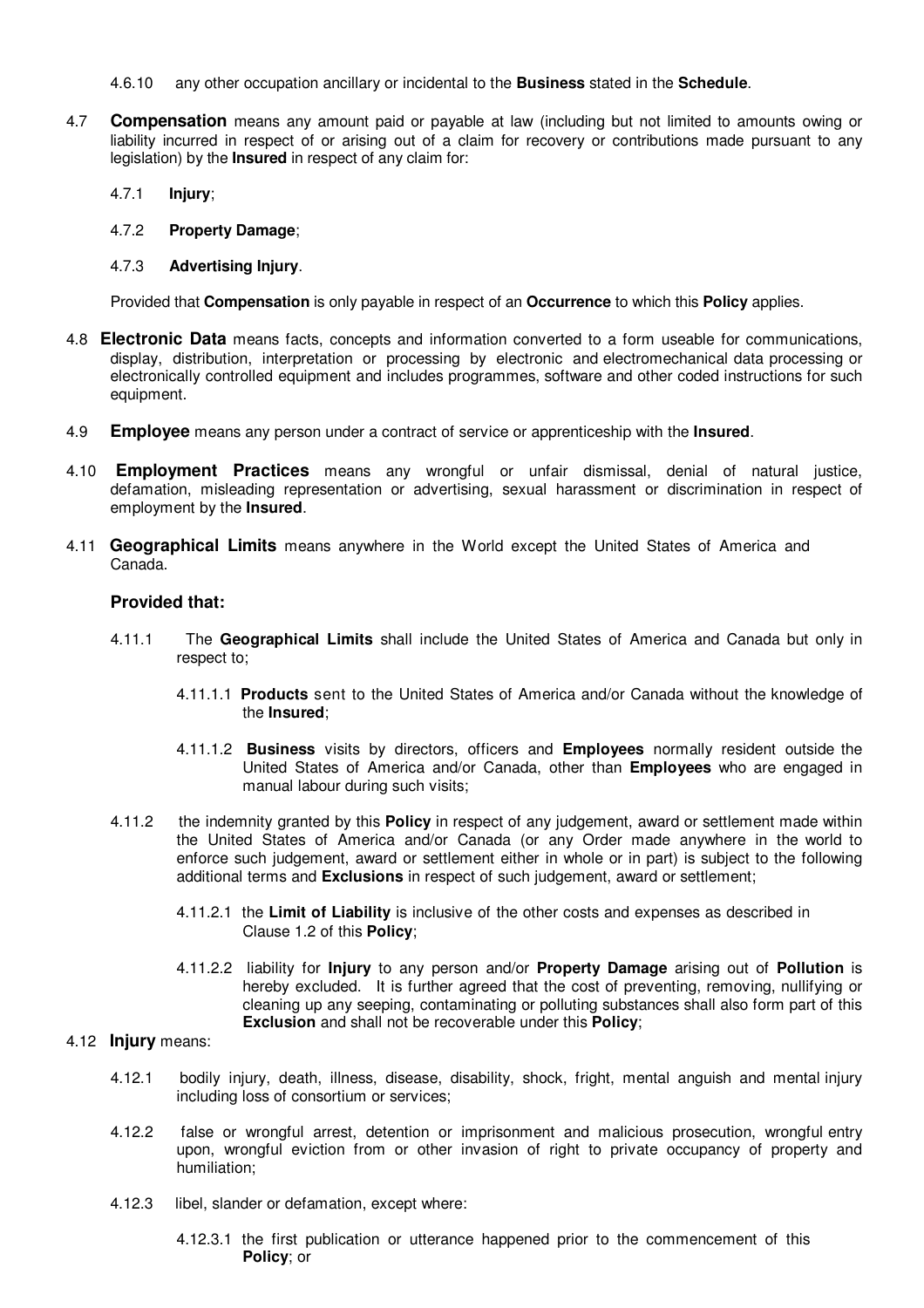4.12.3.2 the **Injury** arises out of **Advertising Injury** as defined herein;

- 4.12.4 assault and battery not committed by or at the direction of the **Insured** unless committed for the purpose of preventing **Injury** or **Property Damage** or eliminating or preventing danger to persons or property;
	- 4.12.5 discrimination as a result of race, religion, sex, marital status, age, intellectual impairment, disability or otherwise (unless insurance thereof is prohibited by law) not committed by or at the intentional direction of the **Insured**, but only in respect to liability other than for fines and penalties imposed by law.
- 4.13 **Limit of Liability** means the amount(s) specified as such in the **Schedule**.
- 4.14 **Medical Persons** means legally qualified medical practitioners, legally qualified registered nurses, dentists and first aid attendants.
- 4.15 **Occurrence** means an event including continuous or repeated exposure to substantially the same general conditions which results in **Injury** to any person, **Property Damage** or **Advertising Injury**  where such **Injury**, **Property Damage** or **Advertising Injury** is neither expected nor intended from the standpoint of the **Insured**.

**Occurrence** extends to include any intentional act by or at the direction of the **Insured** which results in **Injury** if such **Injury** arises solely from the use of reasonable force for the purpose of protecting persons or property.

- 4.16 **Period of Insurance** means the period of insurance shown in the **Schedule** or any renewal period, during which the insurance by this **Policy** is in force. The term "Local Time" means the time at the **Insured's** principal place of business.
- 4.17 **Pollution** means the discharge, dispersal, seepage, release or escape of smoke, vapours, fumes, acids, alkalis, toxic chemicals, liquids or gases, waste materials or other irritants, contaminants or pollutants into or upon land, the atmosphere or water.
- 4.18 **Product** means anything which was or is deemed by law to have been manufactured, grown, extracted, treated, produced, processed, sold, supplied, distributed, imported, exported, repaired, serviced, renovated, installed, assembled, erected or constructed in the course of the **Business** by or on behalf of the **Insured**, including labels, packaging or containers (other than a **Vehicle**), and directions, instructions, or advice given or omitted to be given in connection with such **Product**, after ceasing to be in the possession or under the control of the **Insured**.

#### 4.19 **Property Damage** means:

- 4.19.1 physical injury or damage to or physical loss of or destruction of tangible property including loss of use at any time resulting therefrom;
- 4.19.2 loss of use of tangible property which has not been physically injured, damaged or destroyed provided such loss of use is caused by an **Occurrence**.
- 4.20 **Schedule** means any document so designated and issued to the **Insured**, whether for the first **Period of Insurance** or on any renewal of the contract or variation by way of Endorsement, that specifies the **Policy** number, the party or parties named as insured parties, **Limits of Liability** and other details of the insurance by this **Policy**.
- 4.21 **Tool of Trade** means a **Vehicle** which has a tool or plant forming part of, attached to or used in connection with it while such tool or plant is engaged on a work site, but does not include a **Vehicle**  whilst in transit to or from any work site.
- 4.22 **Vehicle** means any type of machine on wheels or on self laid tracks made or intended to be propelled other than by manual or animal power and any trailer or other attachment whilst attached thereto.
- 4.23 **Watercraft** means any vessel, craft or thing made or intended to float on or travel on or through water.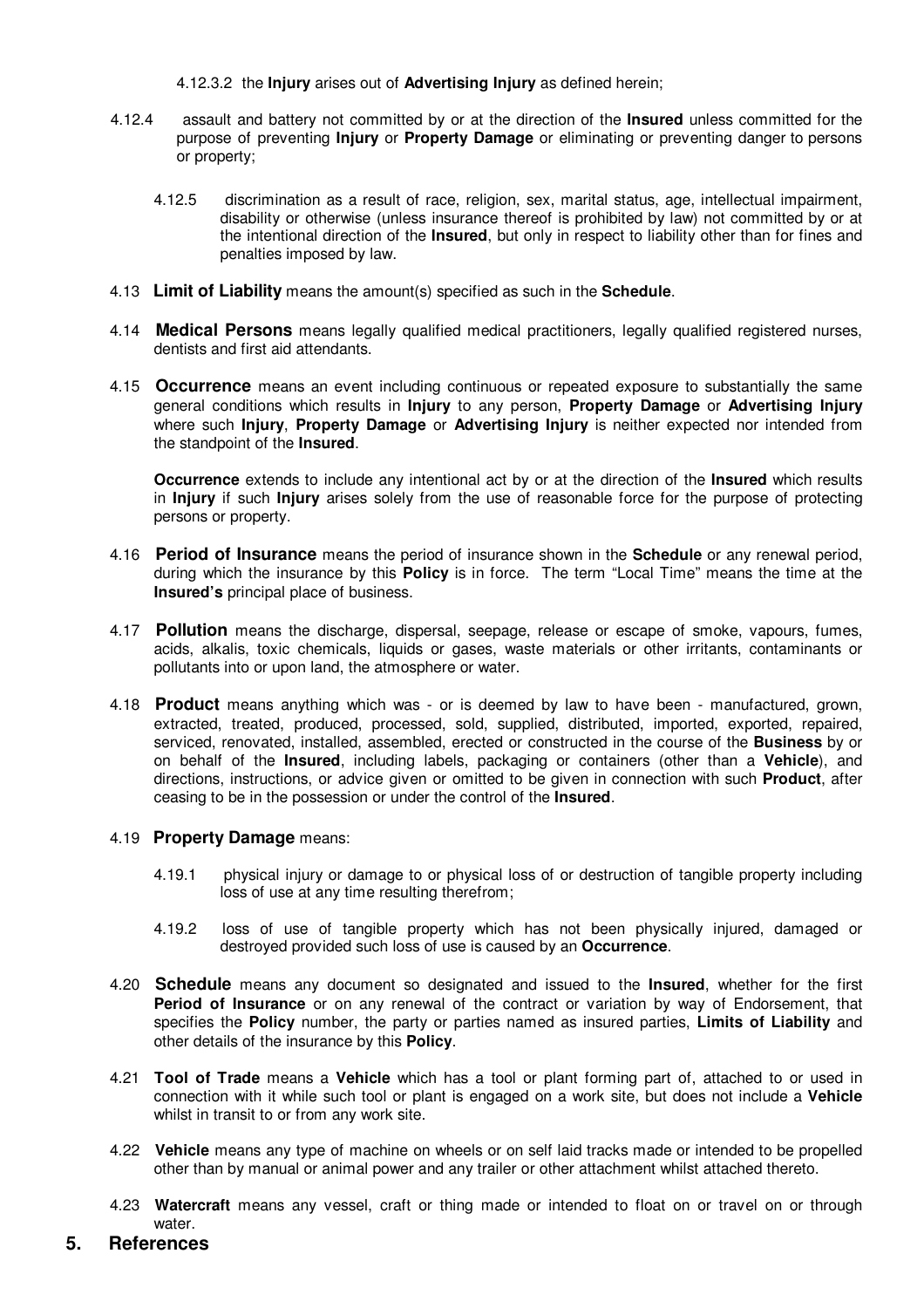- 5.1 **Headings:** Clause and other headings are for ease of reference only and shall not be deemed to form any part of the context or to affect the interpretation of this **Policy**.
- 5.2 **Parties:** references to parties are reference to parties to this **Policy**.
- 5.3 **Persons:** references to persons shall be deemed to include references to individuals, companies, corporation, firms, partnerships, joint ventures, associations, organisation, trusts, States or agencies of State Government departments and local and municipal authorities.
- 5.4 **Plural and Singular:** words importing the singular number shall include the plural and vice versa.

#### **6. Exclusions**

The liability of the **Insurer** to indemnify the **Insured** pursuant to Clause 1.1 and to pay other costs and expenses pursuant to Clause 1.2 shall not extend to any of the following:

#### 6.1 **Advertising Injury**

Liability arising out of **Advertising Injury** for:

- 6.1.1 offences committed prior to the inception date of this **Policy**;
- 6.1.2 offences made at the direction of the **Insured** with knowledge of the illegality or falsity thereof;
- 6.1.3 breach of contract, other than misappropriation of advertising ideas under an implied contract;
- 6.1.4 incorrect description of the price of the **Products**, goods or services;
- 6.1.5 infringement of trade mark, service mark or trade name by use thereof as the trade mark, service mark or trade name of the **Products**, goods or services sold, offered for sale or advertised, but this **Exclusion** 6.1.5 does not apply to titles or slogans;
- 6.1.6 failure of the **Products**, goods or services to conform with advertised performance, quality, fitness or durability;
- 6.1.7 any **Insured** whose business is advertising, broadcasting, publishing or telecasting.

#### 6.2 **Aggravated, Punitive or Exemplary Damages**

Aggravated, punitive or exemplary damages.

#### 6.3 **Aircraft and Watercraft**

Liability arising from the ownership, possession or use by the **Insured** of any **Aircraft**, or of any **Watercraft** (other than **Watercraft** not exceeding 8 metres in length, and only whilst operating on inland waterways or within 3 miles of the coast).

#### 6.4 **Aircraft Products**

Liability arising out of or in connection with the **Products** which the **Insured** knew or had reasonable cause to believe would be incorporated into the structure, machinery, controls or construction of any **Aircraft**.

#### 6.5 **Asbestos**

Liability arising out of, caused by or in connection with asbestos or materials containing asbestos.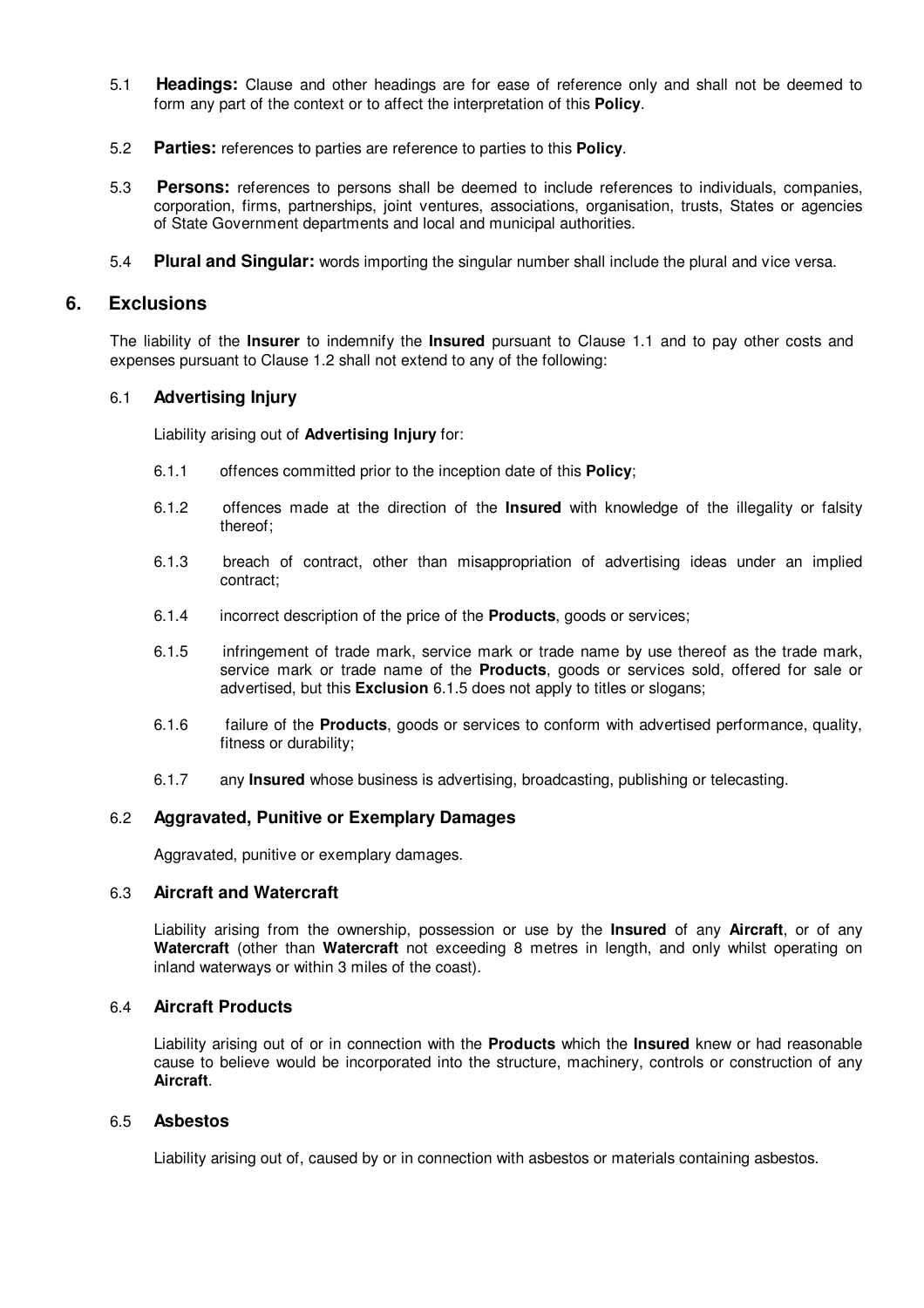### 6.6 **Contractual Liability**

Liability assumed by the **Insured** under any contract or agreement in connection with the **Products** but this **Exclusion** 6.6 does not apply to:

- 6.6.1 the extent that such liability would have been implied by law;
- 6.6.2 liability assumed by the **Insured** under a warranty of fitness or quality.

#### 6.7 **Electronic Data**

Liability arising out of:

6.7.1 communication, display, distribution or publication of **Electronic Data**;

however, this **Exclusion** 6.7.1 does not apply to **Injury** or **Advertising Injury** resulting from any of them.

- 6.7.2 total or partial destruction, distortion, erasure, corruption, alteration, misinterpretation or misappropriation of **Electronic Data**;
- 6.7.3 error in creating, amending, entering, deleting or using **Electronic Data**; or
- 6.7.4 total or partial inability or failure to receive, send, access or use **Electronic Data** for any time or at all;

from any cause whatsoever, regardless of any other contributing cause or event whenever it may occur.

#### 6.8 **Employers' Liability**

Liability for **Injury**:

- 6.8.1 for which insurance against such liability (whether the insurance is limited in amount or not) is or would have been provided to the **Insured** through licensed self- insurance or under a policy in a form prescribed or approved under or issued in pursuance of any Workers' Compensation or Accident Compensation legislation applicable to the **Insured** or any extension of such policy granted on request as a matter of usual practice by entities authorised to issue such policies; or
- 6.8.2 relating to **Employment Practices**;

#### **Provided that:**

- 6.8.3 **Exclusions** 6.8.1 and 6.8.2 shall not apply with respect to;
	- 6.8.3.1 liability of others assumed by the **Insured** under written contract;
	- 6.8.3.2 claims for loss of consortium from the spouse of an **Employee**.

#### 6.9 **Fines, Penalties and/or Liquidated Damages**

Fines, penalties and/or liquidated damages imposed by law or assumed by the **Insured** under any contract, warranty or agreement.

#### 6.10 **Industrial Awards**

Liability to or of any **Employee** of the **Insured** imposed by the provisions of any industrial award or agreement or determination where such liability would not otherwise have attached.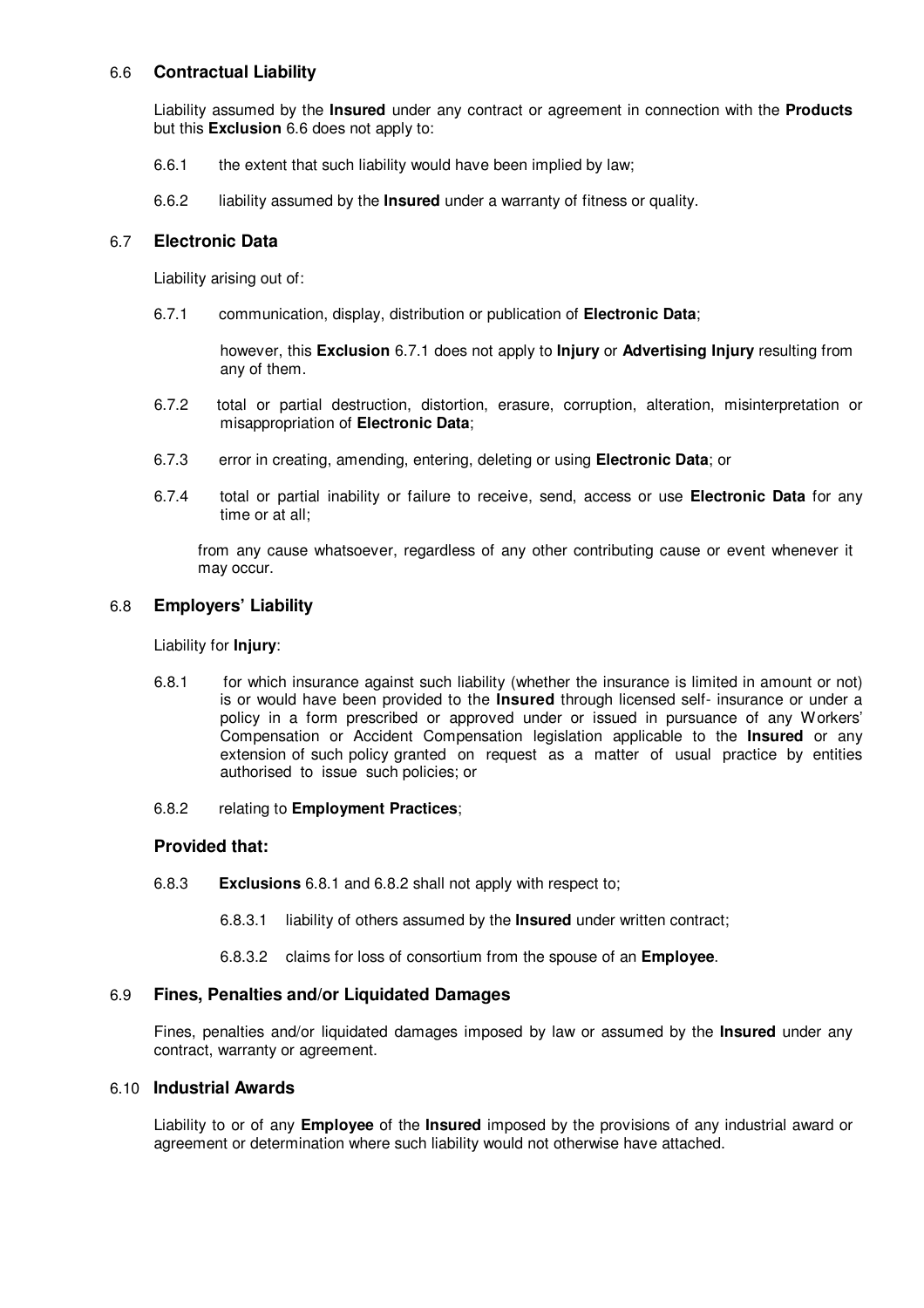### 6.11 **Loss of Use**

The loss of use of tangible property which has not been physically injured, damaged or destroyed which results from:

- 6.11.1 delay in or lack of performance by or on behalf of the **Insured** of any contract or agreement;
- 6.11.2 the failure of the **Products** to meet the level of performance, quality, fitness or durability expressly or impliedly warranted or represented by the **Insured**. However this does not apply to loss of use of other tangible property resulting from the sudden, unexpected and unintended physical injury to or destruction of the **Products** after such products have been put to use by any person or organisation other than the **Insured**.

#### 6.12 **Nuclear**

Any legal liability of whatsoever nature directly or indirectly caused by or contributed to, by, or arising from, ionising radiation or contamination by radioactivity from any nuclear fuel or nuclear waste from the combustion or fission of nuclear fuel or radioactive, toxic, explosive or other hazardous properties of any explosive nuclear assembly or nuclear component thereof.

#### 6.13 **Pollution**

- 6.13.1 Liability arising out of **Pollution**, but this **Exclusion** 6.13.1 does not apply where the liability arises from a sudden identifiable, unintended and unexpected event from the standpoint of the **Insured**  which takes place in its entirety at a specific time and place.
- 6.13.2 Any costs and expenses incurred in the prevention, removing, nullifying or clean-up of such **Pollution**, but this **Exclusion** 6.13.2 does not apply where clean-up, removal or nullifying expenses are incurred consequent upon a sudden identifiable, unintended and unexpected event from the standpoint of the **Insured** which takes place in its entirety at a specific time and place.
- 6.13.3 Notwithstanding the foregoing it is specifically declared and agreed that **Exclusions** 6.13.1 and 6.13.2 shall not apply to any liability arising out of the discharge, dispersal, release or escape of legionella bacteria.

#### 6.14 **Products and Work Performed**

Liability for:

6.14.1 the cost of making good, replacing or reinstating workmanship performed by the **Insured** which is or is alleged to be or was faulty;

but this **Exclusion** 6.14.1 does not apply to **Property Damage** resulting from but not within the scope of the foregoing paragraph;

- 6.14.2 the cost of making any refund of the price paid for any **Products**;
- 6.14.3 the cost of or damages claimed in relation to the withdrawal, recall, inspection, repair, replacement or loss of use of the **Products** or any property of which such **Products** form a part, if such **Products** or property are withdrawn from the market or from use because of any known or suspected defect or deficiency therein;
- 6.14.4 **Property Damage** to the **Products** if such damage is attributable to any defect in them or to their harmful nature or unsuitability, other than those **Products** repaired, serviced or treated by the **Insured** after such **Products** were originally sold, supplied or distributed, however this **Exclusion**  6.14.4 shall be restricted to the defective or harmful or unsuitable part of the **Product** and shall not apply to **Property Damage** to the remainder of such **Product** or **Products**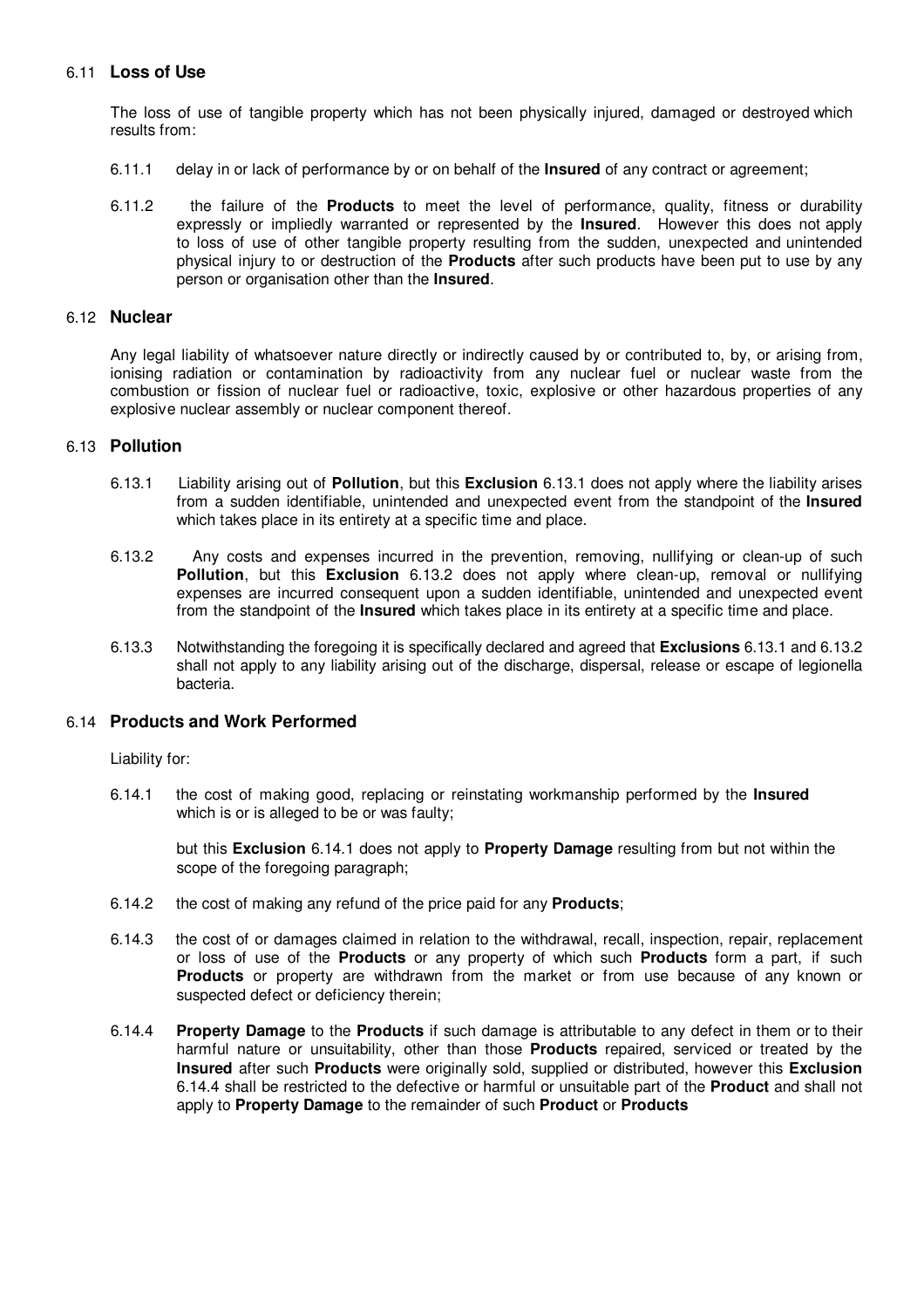#### 6.15 **Property Owned By or in the Care, Custody or Control of the Insured**

**Property Damage** to property owned by the **Insured** or held in trust or in the custody or control of the **Insured** but this **Exclusion** 6.15 does not apply to:

- 6.15.1 personal property of directors, **Employees**, members, guests and visitors of the **Insured**;
- 6.15.2 premises (including contents, fixtures and fittings) not owned by the **Insured**;
	- 6.15.2.1 at which the **Insured** is undertaking work in connection with the **Business** but no indemnity is granted for **Property Damage** to that part of the property on which the **Insured** is working and which arises out of such work;
	- 6.15.2.2 which are leased, rented or loaned to the **Insured**;
- 6.15.3 **Vehicles** (including spare parts and accessories thereon) not owned or used by the **Insured** in connection with the **Business** whilst within a car park belonging to or under the control of the **Insured** provided that the **Insured**, as a principal part of the **Business**, does not operate the car park for reward;
- 6.15.4 any other property (except property owned by the **Insured** and property described in 6.15.1, 6.15.2 and 6.15.3 above) but the **Insurer's** liability in respect of this clause 6.15.4 shall not exceed \$250,000or the **Sub-Limit of Liability** stated in the **Schedule** applying to Clause 6.15.

It is further understood and agreed that the Insurer(s)' Liability in respect of clauses 6.15.1, 6.15.2 and 6.15.3 combined shall be sub limited to an amount of AUD 250,000any one Occurrence and in the aggregate for the Period of Insurance but AUD 1,000,000 any one Occurrence and in the aggregate for Tabcorp & Tattersalls, and shall form part of the overall Policy limit of Liability stated in the schedule.

#### 6.16 **Professional Liability**

Liability arising out of the rendering of or failure to render professional advice or service by the **Insured**, but this **Exclusion** 6.16 does not apply to:

- 6.16.1 **Injury** to any person or **Property Damage** arising therefrom, providing such professional advice or service is not given for a specific fee; or
- 6.16.2 the rendering of or failure to render professional medical advice by **Medical Persons**  employed by the **Insured** to provide first aid and other medical services on the **Insured's**  premises.

#### 6.17 **Requirement to Insure**

**Property Damage** to property rented to, leased to, occupied by, or used by, or in the care, custody or control of the **Insured** to the extent the **Insured** is under contract to provide insurance thereof.

#### 6.18 **Terrorism**

**Injury** to any person or **Property Damage** directly or indirectly caused by, resulting from or in connection with any:

- 6.18.1 **Act of Terrorism** regardless of any other cause or event contributing concurrently or in any other sequence to such **Injury** or **Property Damage**;
- 6.18.2 action taken in controlling, preventing, suppressing or in any way relating to any **Act of Terrorism**.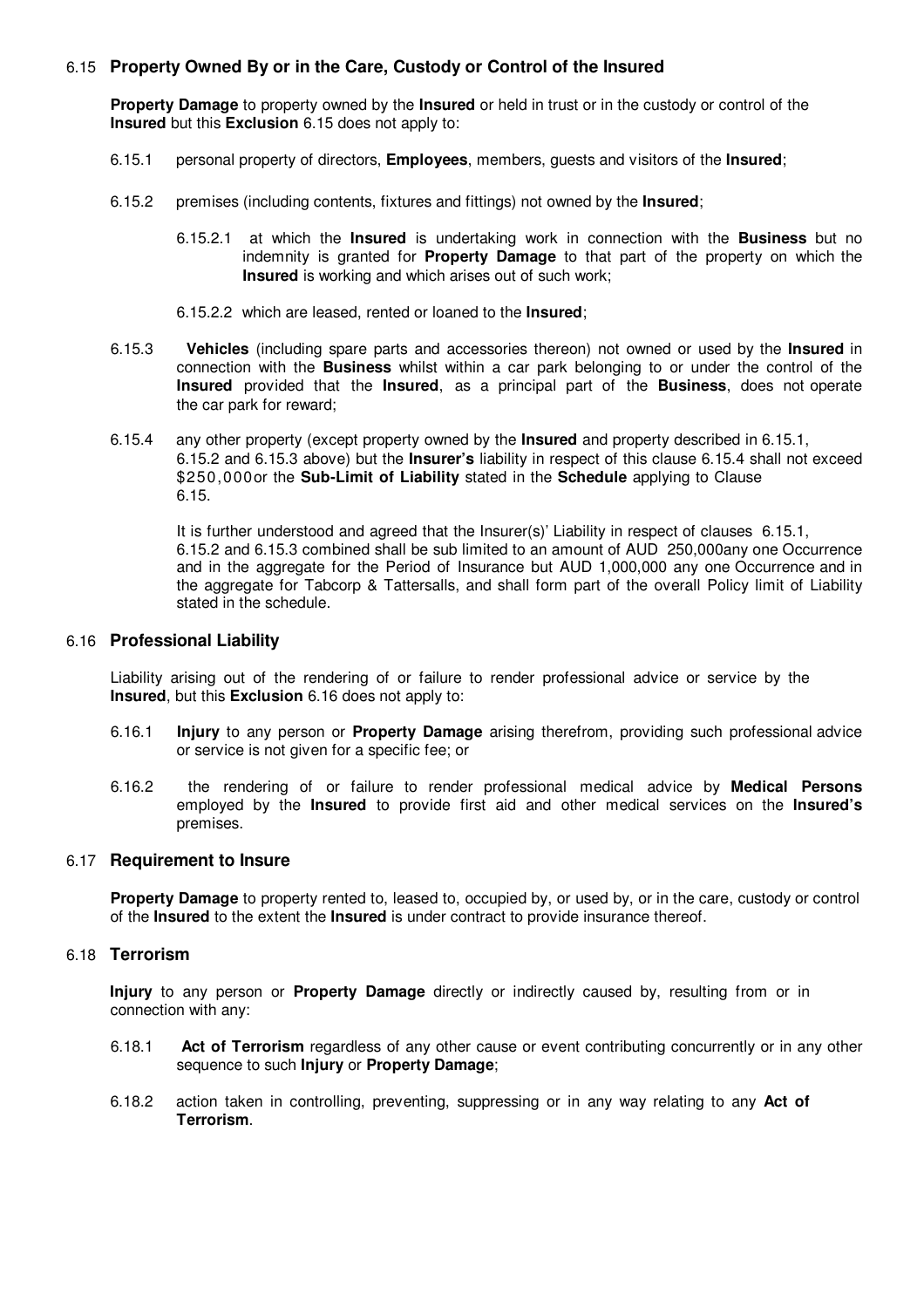#### 6.19 **Vehicles**

**Injury** to any person or **Property Damage** arising from the ownership, possession or use by the **Insured** of any **Vehicle** whilst used in circumstances whereby such **Vehicle** is required by law to be registered.

#### **Provided that:**

This **Exclusion** 6.19 shall not apply:

- 6.19.1 to **Injury** where compulsory liability insurance or a statutory scheme does not provide indemnity for reasons that do not involve a breach by the **Insured** of legislation relating to **Vehicles**;
- 6.19.2 where such **Injury** and/or **Property Damage**:
	- 6.19.2.1 is caused by or arises from the loading or unloading of or the delivery or collection of goods to or from any **Vehicle** where such **Injury** or **Property Damage** occurs beyond the limits of any carriageway or thoroughfare;
	- 6.19.2.2 arises out of the loading or unloading of or the delivery or collection of goods to or from any **Vehicle** used in work undertaken by or on behalf of the **Insured** but not in the physical or legal control of the **Insured**;
	- 6.19.2.3 Is caused by or arises out of or in connection with any **Vehicle** working as a **Tool of Trade;**
	- 6.19.2.4 is caused as a result from boarding and alighting a courtesy bus and also any negligence of the **Insured** whilst the public are on road risk.
	- 6.19.2.5 arises when the Vehicle is off any carriageway, public thoroughfare, public road or land of the like.

#### 6.20 **War**

Any consequence of war, invasion, act of foreign enemy, hostilities (whether war be declared or not) civil war, rebellion, revolution, insurrection or military or usurped power.

## **7. General Conditions**

#### 7.1 **Notification**

On the **Insured** becoming aware of any **Occurrence** giving rise or likely to give rise to a claim under this **Policy** or upon receipt by the **Insured** of notice of any claim or subsequent proceeding, the **Insured** shall as soon as practicable thereafter:

- 7.1.1 give notice thereof in writing to the **Insurer**;
- 7.1.2 preserve any property or things which might prove necessary or useful by way of evidence in connection with any claim and, so far as may be reasonably practicable, with due regard to safety, no alteration or repairs shall, without the consent of the **Insurer**, be made after the **Occurrence** until the **Insurer** shall have had an opportunity of inspection;
- 7.1.3 forward to the **Insurer** every letter of demand, writ, summons or process as soon as practicable after receipt thereof and give notice to the **Insurer** in writing as soon as practicable after the **Insured** shall have knowledge of an impending prosecution or inquest in connection with any **Occurrence**;
- 7.1.4 when called upon to do so, furnish to the **Insurer** in writing all details of the **Occurrence** together with such evidence and explanations as the **Insurer** may reasonably require.

Notwithstanding the provisions of this **Condition** 7.1, this insurance will not be prejudiced by any inadvertent delay, error or omission in notifying the **Insurer** of any **Occurrence** that may give rise to a claim or claims under the **Policy**.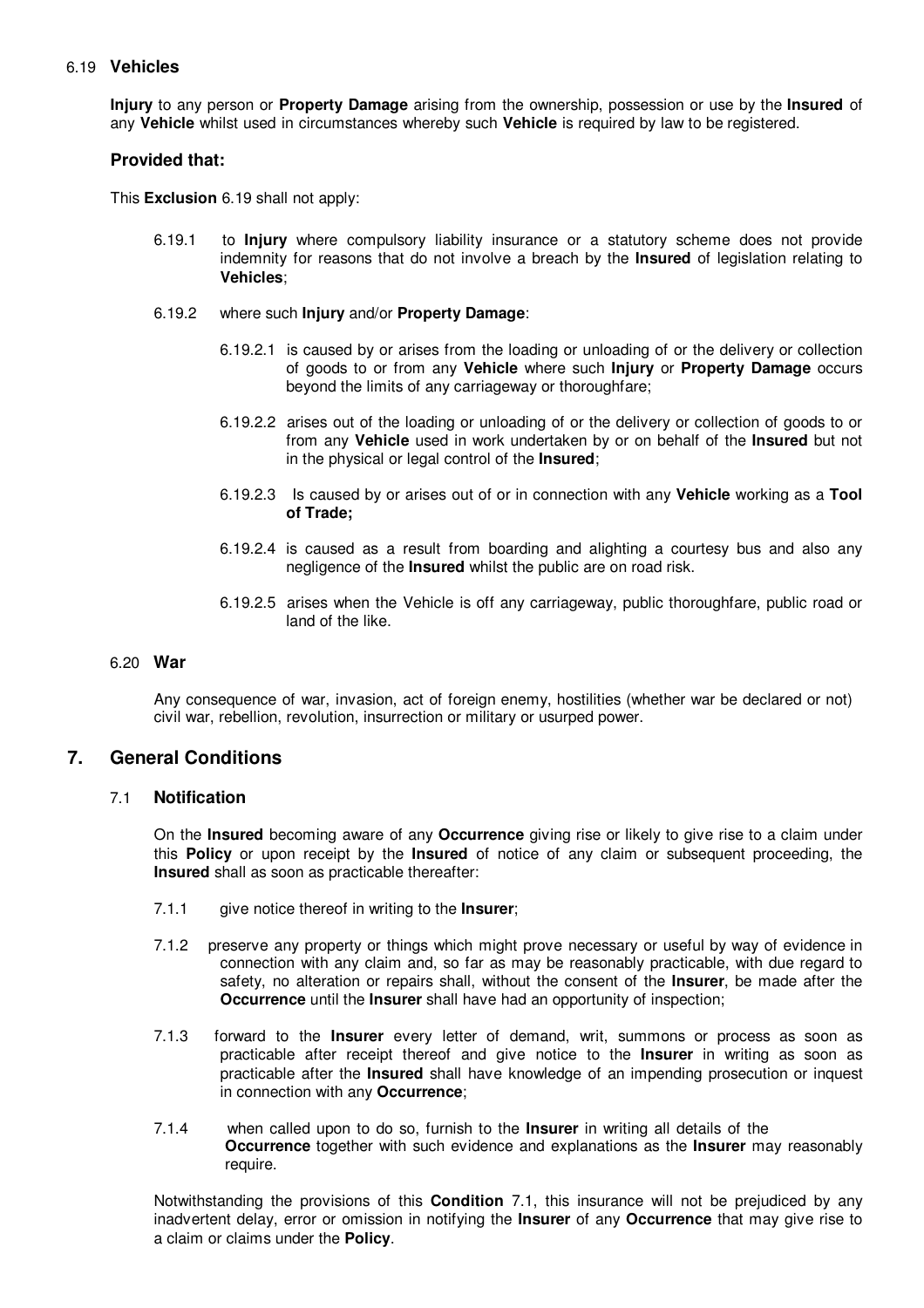### 7.2 **Subrogation and Settlement of Claims**

7.2.1 No admission, offer, promise, payment or indemnity shall be made or given by or on behalf of the **Insured** without the consent of the **Insurer** who shall have the right and duty to take over and conduct in the name of the **Insured** the defence or settlement of any claim or to prosecute in the name of the **Insured** for the **Insurer's** own benefit any claim for indemnity

or damages or otherwise and shall have full discretion in the conduct of any proceedings or in the settlement of any claim and the **Insured** shall give all such information and assistance as the **Insurer** may reasonably require.

Any amount so recovered shall be applied in the following order of priority:

first to the uninsured proportion of the loss,

second to reimburse the **Insurer** to the extent of its actual payment in respect of the claim,

third, to reimburse the **Insured** for any **Excess** borne by the **Insured**,

fourth, any balance recovered which exceeds the loss shall be payable to the **Insured**.

The expenses of such recovery proceedings shall be apportioned as agreed between the **Insured** and the **Insurer**. Should the parties be unable to agree on an appropriate apportionment then such expenses shall be paid by each party in the same proportion as their percentage share of all amounts recovered. If there is no such recovery by the **Insurer**, the expenses shall be borne by the **Insurer**.

7.2.2 The **Insurer** may pay to the **Insured** the amount of the applicable **Limit of Liability** of the **Insurer**, or such lesser sum for which the claim can be settled, subject in either case to deduction of any sum or sums already paid as damages or **Compensation** in respect of such claim and the **Insurer**  shall thereafter be under no further liability in respect of such claim except for the payment of costs and expenses for which the **Insurer** is liable hereunder incurred prior to the date of such payment, whether or not pursuant to an order made subsequently.

## 7.3 **Precautions by the Insured**

The **Insured** shall:

- 7.3.1 take reasonable precautions to prevent or minimise liability and take reasonable measures to maintain efficient ways, works, machinery, fencing and plant and shall make reasonable endeavours to comply with all statutory obligations and regulations imposed by any authority for the safety of persons or property;
- 7.3.2 at its own expense, take reasonable action to trace recall or modify any of the **Products**  containing any defect or deficiency of which the **Insured** has knowledge or has reason to suspect, including (but not limited to) any **Products** subject to Government or statutory ban.

### 7.4 **Cross Liability, Severability and Waiver of Subrogation**

This **Policy**, including any amendment, renewal or variation or endorsement of it, shall be construed as if each insured party had made a proposal, application or request for the **Policy**, amendment, renewal, variation or endorsement in respect of their interest only. Further, any information or knowledge possessed by one insured party, whether possessed before or after the contract was entered into, shall not be imputed to any other such party. The **Insurer** will not seek any relief whatsoever (including cancellation of the **Policy**) for non-disclosure and/or misrepresentation against an insured party unless the **Insurer** would have been entitled to that relief had that party been the only party covered by this **Policy**.

Further, neither the inclusion of more than one **Insured** under this **Policy** nor any act, omission, breach or default by any **Insured** shall in any way affect the rights of any other **Insured**, it being intended that this **Policy** shall be construed as if a separate contract of insurance has been entered into by each **Insured**; but not so as to increase the **Insurer's Limit of Liability**.

All right of subrogation is waived under this **Policy** against every company, organisation and person defined as an **Insured** under this **Policy** to which or to whom protection is afforded under the **Policy**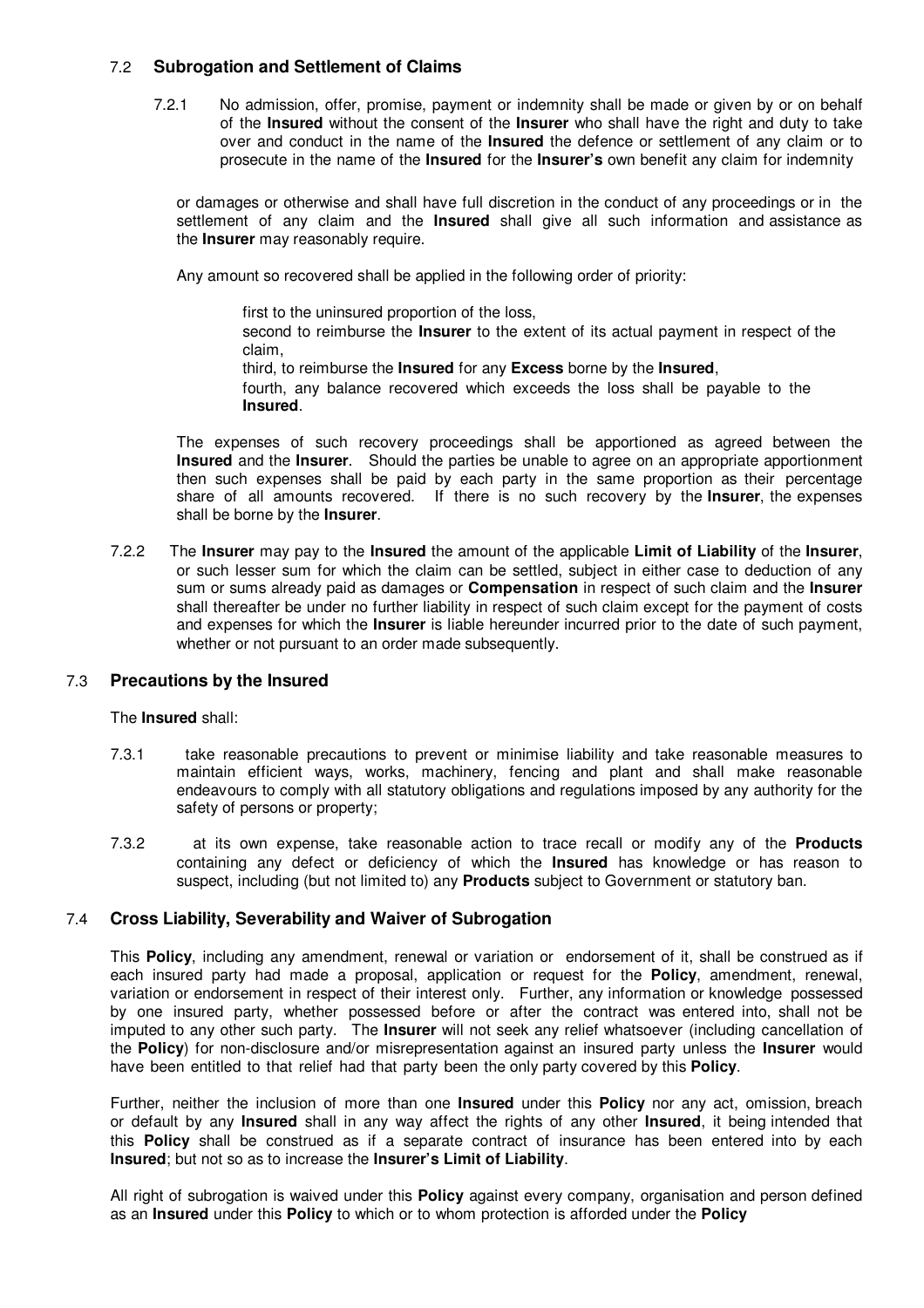## **Provided that:**

With respect to any person who is an **Insured** by way of **Definition** 4.1.7 of the **Policy**, such waiver of subrogation shall only apply to claims which arise by virtue of **Definition** 4.1.7.

### 7.5 **Insolvency or Bankruptcy**

The insolvency or bankruptcy of any party comprising the **Insured** shall not release the **Insurer** from any of its obligations hereunder.

#### 7.6 **Adjustment of Premium**

Where the **Premium** for this **Policy** is arranged on an adjustable basis, the **Insured** shall keep accurate records and make declarations to the **Insurer** in respect of the **Period of Insurance** so that the necessary adjustment of **Premium** may be made subject to the application of any minimum **Premium**  required.

### 7.7 **Cancellation**

This **Policy** may be cancelled at any time at the request of the **Insured** in which case the **Insurer** shall retain **Premium** commensurate with the risk attaching for the period the **Policy** was in force.

The **Insurer** may also cancel this **Policy** on any grounds subject to the Insurance Contracts Act where the **Insurer** has given the **Insured** written notice of such cancellation in accordance with the Act.

The **Insurer's** notice of cancellation takes effect at the earlier of the following times:

- 7.7.1 the time when another policy of insurance between the **Insured** and the **Insurer** or some other insurer, being a policy that is intended by the **Insured** to replace this **Policy**, is entered into; or
- 7.7.2 4.00 PM on the thirtieth business day after the day on which notice was given to the **Insured**.

In the event that the **Insurer** cancels this **Policy** the **Insurer** will repay on demand a rateable proportion of the **Premium** for the unexpired **Period of Insurance** from the date of cancellation.

#### 7.8 **Goods and Services Tax (GST)**

GST, Input Tax Credit, Acquisition and Supply have the same meaning as given to those expressions in A New Tax System (Goods and Services Tax) Act 1999 and related legislation as amended from time to time.

Taxable Percentage is the **Insured's** entitlement to an Input Tax Credit on the **Premium** as a percentage of the total GST on that **Premium**.

- 7.8.1 Where the **Insurer** makes a payment under this **Policy** for the Acquisition of goods, services or other Supply, the amount of the payment will be reduced by the amount of any Input Tax Credit that the **Insured** is, or will be, entitled to in relation to that Acquisition, whether or not the **Insured** makes that Acquisition.
- 7.8.2 Where the **Insurer** makes a payment under this **Policy** as **Compensation** instead of payment for the Acquisition of goods, services or other Supply, the **Insurer** will reduce the amount of the payment by the amount of any Input Tax Credit that the **Insured** would have been entitled to had the payment been applied to acquire such goods, services or other Supply.

Any GST amount paid by the **Insurer** shall be in addition to the **Limit(s) of Liability** specified in the **Schedule**.

No payment shall be made to the **Insured** for any GST liability that they may acquire upon settlement of a claim if the Insured has not informed the **Insurer** of its correct Taxable Percentage.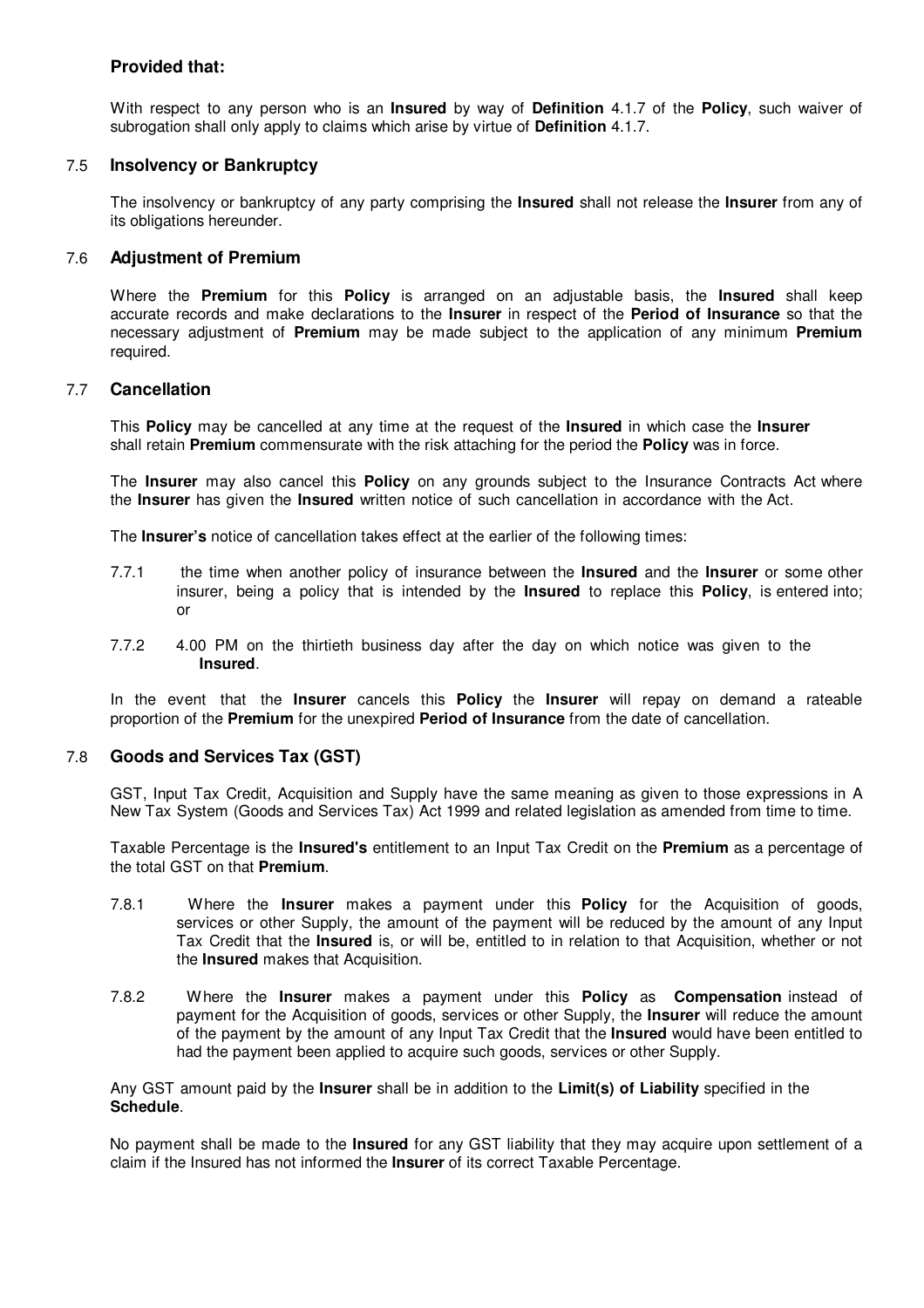#### 7.9 **Notices and Service of Legal Process**

Any notice, summons, advice or service of any legal process in connection with this **Policy** to be served upon the **Insurer** may be served upon:

> Swiss Re International SE, Australia Level 36 Tower Two, International Towers Sydney 200 Barangaroo Avenue Sydney NSW 2000

who has authority to accept service and to enter an appearance on the **Insured's** behalf and who is directed at the request of the **Insured** to give a written undertaking to the **Insured** that he will enter an appearance on the **Insurer's** behalf.

If a suit is instituted against any one **Insurer**, all **Insurers** hereon will abide by the final decision of such Court or any competent Appellate Court.

#### 7.10 **Proper Law**

The **Insurer** and the **Insured** hereby submit to the jurisdiction of all Australian Courts in relation to all matters arising under this **Policy**.

### 7.11 **Other Insurance**

If the **Insured** makes a claim under this **Policy** in respect of which the **Insured** is or may be indemnified in whole or in part under any other insurance(s) then the **Insured** must advise the **Insurer** of the full details of such other insurance(s) when making the claim under the **Policy**. Subject to the provisions of the Insurance Contracts act 1984, the **Insurer** reserves its rights to seek contribution from such other insurer(s).

This **Policy** shall apply in excess of and shall not contribute to any policy arranged by any other party which has been endorsed to name the **Insured** as a beneficiary of cover under that policy and where the **Insured** is a non-contracting party to that policy.

## **8. Endorsements to the Policy**

The following Endorsements apply to this **Policy**:

#### 8.1 **Participant Liability**

The indemnity granted under this Policy is extended to indemnify any person participating in a competition and/or sporting activity undertaken in connection with the insured's business with the prior knowledge and/or consent of the insured in respect of claims against that person to pay compensation for Injury or Property Damage arising solely out of that persons participation in that competition and/or sporting activity.

## 8.2 **Overseas Personal Liability**

Where the **Insured** and any of the **Insured's** directors, partners or **Employees** are outside the Commonwealth of Australia for less than three (3) months continuously in connection with the **Business**, the **Insurer** will provide indemnity to the **Insured** and if the **Insured** so request to any of the **Insured's** directors, partners or **Employees** against legal liability incurred in a personal capacity.

The indemnity will not apply:

- 8.2.1 to legal liability arising from any agreement or contract or contractual arrangement unless liability would have existed otherwise;
- 8.2.2 to legal liability arising out of the ownership or occupation of land or buildings or arising from the carrying on of any trade or profession;
- 8.2.3 where indemnity is provided by any other insurance; or
- 8.2.4 arising from the ownership, possession or use of animals, firearms, mechanically propelled **Vehicles, Aircraft** or **Watercraft.**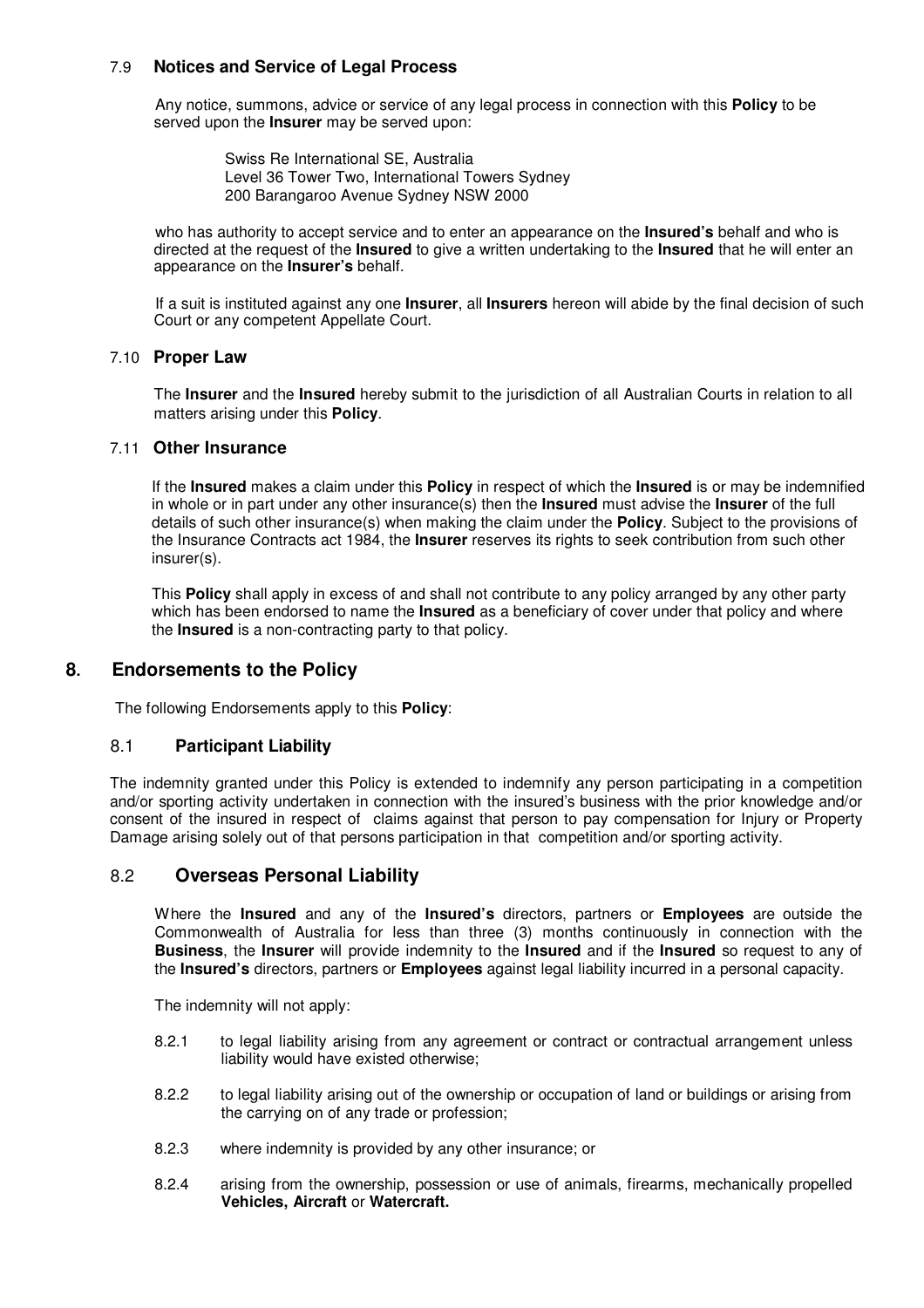## 8.3 **Contractors &/or Sub-Contractors Extension**

It is hereby noted and agreed that the **Definition** of Insured is extended to include:

 Any contractor and/or sub-contractor in respect of the liability of such contractor and/or subcontractor arising out of the performance by such contractor and/or sub-contractor of any contract or agreement for the performance of work for the **Insured,** to the extent required by such contract or agreement.

#### 8.4 **Contractors Recourse Extension**

It is hereby noted and agreed that notwithstanding anything contained in or endorsed hereon, this **Policy** extends to indemnify the **Insured** for liability for **Injury** to any person arising out of or in the course of the employment of such person in the **Insured's** service, where that person is not the **Insured's Employee**.

### 8.5 **Fraudulent Misdescription, Unintentional Breach Clause**

The insurance under this **Policy** shall not be prejudiced by:

- 8.5.1. any act or omission unknown to or beyond the **Insured's** control on the part of any tenant occupying or using the premises; or
- 8.5.2. structural alterations and/or repairs, limited to buildings, machinery and plant; or
- 8.5.3. any alteration of occupancy.

Provided that any such acts, omissions or alterations upon coming to the knowledge of the **Insured's**  officer responsible for insurance shall as soon as possible notify the **Insurer** and, if agreed to by the **Insurer** in writing, any appropriate additional premium paid if required.

#### 8.6 **Property of Guests (Innkeepers & Other Liability)**

Notwithstanding anything contained in this **Policy** to the contrary, other than the provisions of clause 6.15, it is hereby agreed and declared that this **Policy** extends to indemnify the **Insured** in respect of claims for **Injury** and/or **Property Damage** in relation to any liability under any Innkeeper's Liability Act, Licensing Act or any other Act of Parliament or Regulation or Ordinance.

#### 8.7 **Personal Liability**

It is hereby agreed and declared that

- 8.7.1 the **Definition** of the **Insured** extends to include the **Insured's** directors or executive **Employees** residing at the premises and those family members and/or defacto who ordinarily reside with any of the **Insured's** directors or executive **Employees**;
- 8.7.2 the **Definition** of the **Business** extends to include any personal non-**Business** activity of the **Insured** persons described above.

#### **Provided that:**

8.7.3 nothing in this Endorsement shall increase the **Insurer's Limit of Liability** as stated in the **Schedule**.

#### 8.8 **Server Liability**

It is hereby agreed that this **Policy** extends to indemnify the **Insured** in respect of any liability incurred by the **Insured** arising out of the sale or serving of liquor in connection with the **Insured's Business**.

#### **Provided that:**

8.8.1 nothing in this Endorsement shall increase the **Insurer's Limit of Liability** as stated in the **Schedule**.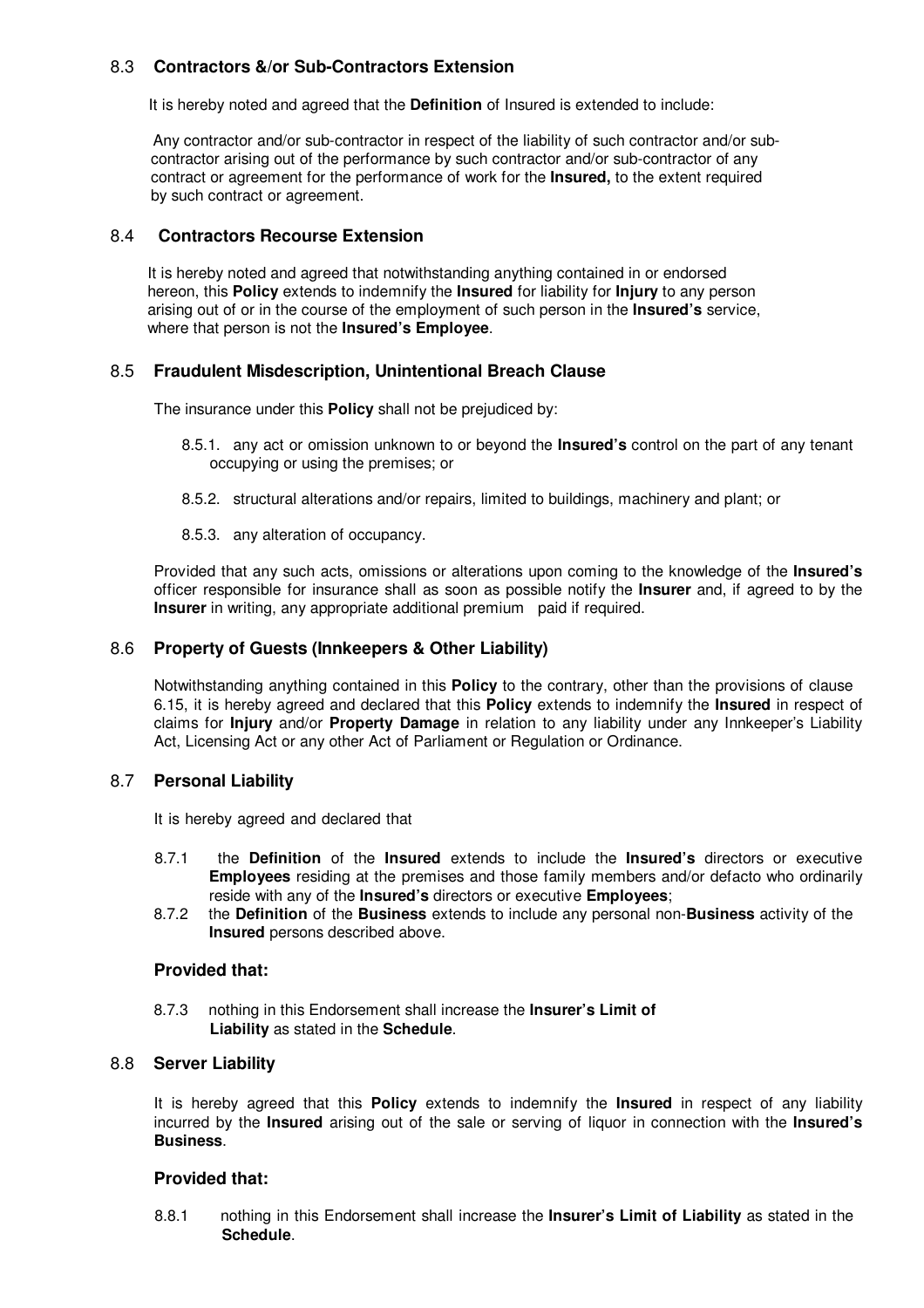## **9. Optional Endorsements to the Policy**

The following Optional Endorsements to the standard cover will be deemed to be incorporated in this **Policy** only when specified in the **Schedule** by the appropriate number and title.

### 9.1 **Products Exported to the United States of America or Canada**

Proviso 4.10.1.1 appearing in the **Definition** of **Geographical Limits** is amended to read;

"**Products** exported to the United States of America and/or Canada".

### 9.2 **Errors & Omissions**

Notwithstanding the provisions of **Exclusion** 6.16 of this **Policy**, the **Insurer** will indemnify the **Insured** against the legal liability of the **Insured** to pay compensation in respect of **Financial Loss**  occurring during the **Period of Insurance** provided that such **Financial Loss** arises out of any negligent act, error or omission committed or alleged to have been committed by or on behalf of the **Insured** in the course of the **Business**.

The total aggregate liability of the **Insurer** during any one **Period of Insurance** for all claims arising out of **Financial Loss** shall not exceed \$5,000,000 inclusive of costs and expenses as specified under the **Indemnity Clause 1.2 Defence Costs and Supplementary Payments**.

The indemnity provided under this Endorsement is subject to the **Excess** specified in the **Schedule**.

#### 9.2.1 DEFINITION APPLICABLE TO THIS ENDORSEMENT

"**Financial Loss**" means any loss which is economic in nature and not consequent upon **Injury** or **Property Damage**.

#### 9.2.2 EXCLUSIONS APPLICABLE TO THIS ENDORSEMENT

The liability of the **Insurer** to indemnify the **Insured** pursuant to this Endorsement shall not extend to liability:

- 9.2.2.1 for the cost of recalling, withdrawing, replacing or repairing **Products** or of making any refund on the price paid for **Products**;
- 9.2.2.2 assumed under contract or agreement unless such liability would have attached in the absence of such contract or agreement;
- 9.2.2.3 arising from facts or circumstances which are inevitable having regard to:
	- a) the circumstances and nature of the work undertaken, or b)

the **Products**;

- 9.2.2.4 arising directly or indirectly out of any delay in the performance of services or out of the sale or supply of **Products;**
- 9.2.2.5 incurred by or caused by a director or executive officer of the **Insured** whilst acting within the scope of their duties in such capacity;
- 9.2.2.6 incurred by or caused by a director or executive officer of the **Insured's** staff superannuation fund or funds whilst acting within the scope of their duties in such capacity;
- 9.2.2.7 arising out of conspiracy, conversion, deceit, inducement, breach of contract or injurious falsehood;
- 9.2.2.8 arising out of or in connection with any dishonest, fraudulent, intentional, criminal or malicious act, error or omission by the **Insured** or by an employee of the **Insured**;